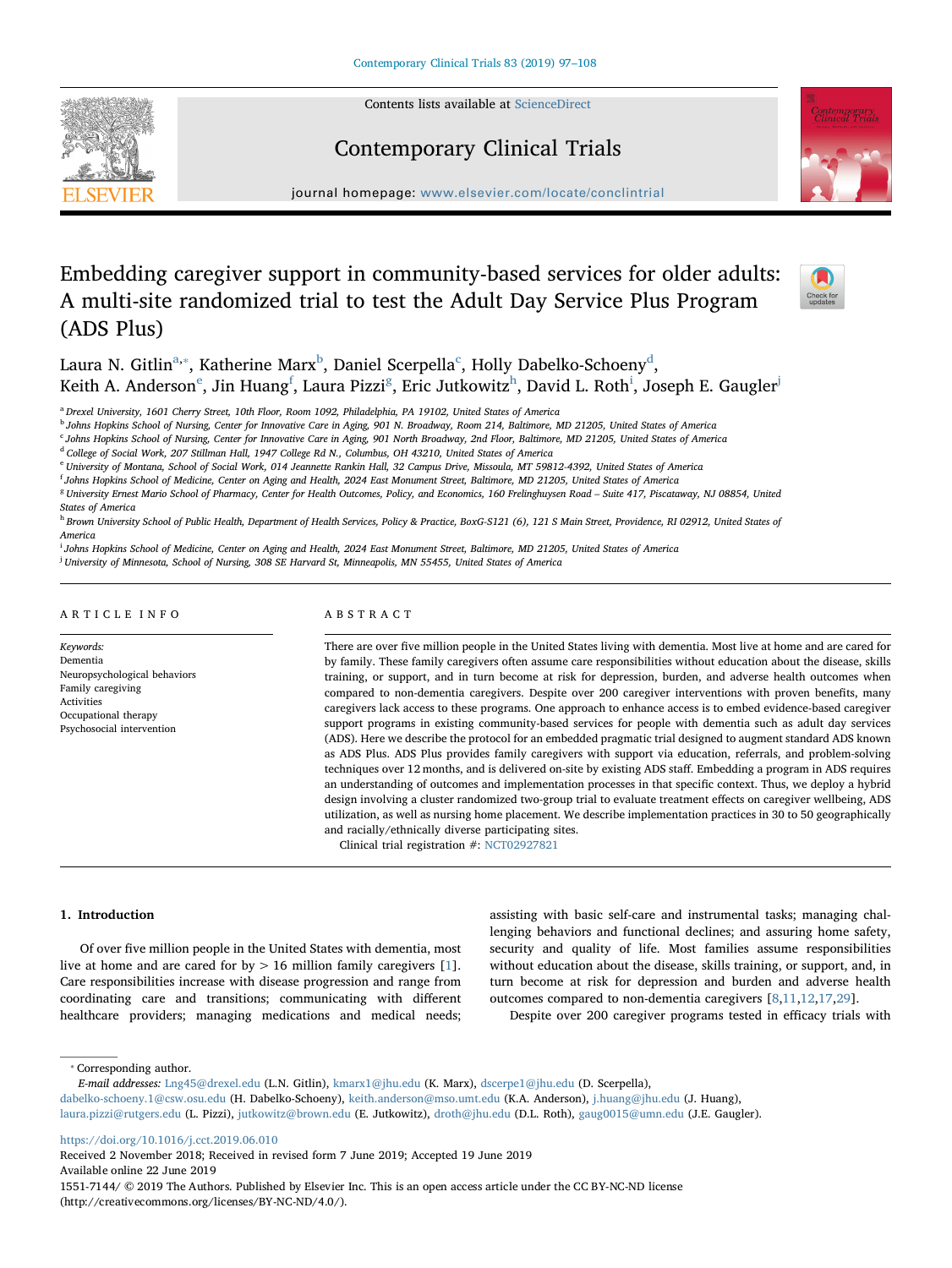proven benefits [[21\]](#page-11-4), families and health providers continue to have limited knowledge of and access to these programs [\[22](#page-11-5)]. Determining ways to enhance caregiver access to evidence-based programs is a public health imperative and a research recommendation of National Research Summits and reports [[41\]](#page-11-6).

One approach to enhance access is to embed evidence-based caregiver support programs in existing community-based services for people with dementia such as adult day services (ADS). ADS provide opportunities for people with dementia to participate in meaningful activities in a safe and supervised environment while affording caregivers respite from caregiving demands and/or maintain employment [\[14](#page-11-7),[18\]](#page-11-8). In 2016, there were approximately 4600 ADS in the United States providing care to about 286,300 individuals [[30](#page-11-9)], and the service need is growing. However, family caregivers using ADS do not typically receive support addressing their own needs and care challenges. Research also has not consistently demonstrated that ADS reduces caregiver burdens [[15\]](#page-11-10).

We designed and evaluated an augmentation to standard ADS, ADS Plus. ADS Plus provides family caregivers with support over 12 months. Delivered onsite and by existing ADS staff, ADS Plus integrates components from previously proven programs including the NIH REACH (Resources for Enhancing Alzheimer's Caregiver Health) initiative [[3](#page-10-2)] and Project COPE [[25](#page-11-11)[,26](#page-11-12)]. ADS Plus provides caregivers with disease education, referral/linkages, emotional support, self-care strategies, and skills to manage caregiver-identified challenges including functional decline, behavioral symptoms, and care coordination [[20,](#page-11-13)[39\]](#page-11-14).

Embedding a program in ADS requires understanding outcomes and implementation processes in that context. Thus, we deploy what is referred to as a hybrid design [\[13](#page-11-15)] to evaluate treatment effects on caregiver wellbeing, ADS utilization, and nursing home placement, and to describe implementation practices in geographically and racially/ ethnically diverse participating sites. Our approach of embedding an evidence-based caregiver program in a community-based service may serve as a model for scaling evidence and increasing caregiver access to needed services.

# 2. Study design

We previously evaluated the ADS Plus program in a pilot study involving 129 caregivers in three large ADS programs in one geographic region (Philadelphia, PA). Two sites  $(n = 67)$  received ADS and the augmentation, ADS Plus (intervention sites); and one site ( $N = 62$ ) involved participation in usual ADS only (control site). At 3-months, caregivers receiving ADS Plus reported fewer depressive symptoms  $(p = .016)$ , improved efficacy managing behaviors  $(p = .013)$  and enhanced well-being  $(p = .001)$  compared to caregivers at the control site. At 12 months, ADS Plus caregivers continued to report less depression  $(p = .005)$  and enhanced efficacy managing behaviors  $(p = .007)$  and used ADS on average 37 days more than caregivers in the control site  $(p = .003)$ . In addition, there were 50% fewer nursing home placements of persons with dementia by caregivers participating in ADS Plus  $(n = 8)$  than control group  $(n = 17)$  caregivers. These findings supported moving forward with a larger, multi-site study involving a more geographically and racial/ethnically diverse study sample (the pilot included 66.8% white and 28.1% African American; [[20\]](#page-11-13)).

Building on this previous work, we sought to test the ADS Plus program on a larger scale. We present here our study protocol that involves 50 ADS sites across the United States and 300 family caregivers. We are deploying a hybrid design involving a cluster randomized two-group trial to evaluate program effectiveness and mixed methodologies to evaluate program implementation processes. Our study design (shown in [Fig. 1\)](#page-2-0) falls along the continuum of pragmatic trials [\(https://www.precis-2.org/](https://www.precis-2.org/)) in that it contains key design features relevant to embedded pragmatic trials. These are: the intervention is embedded in the setting in which it is intended to be delivered; eligibility criteria are broad to reflect the census of families using ADS;

the study relies on ADS staff to inform family caregivers of the study and their possible participation; data routinely collected by ADS including days using ADS and nursing home placement reflect key trial outcomes; and for ADS intervention sites, staff members who are indigenous to the site are selected to be interventionists and are trained to deliver ADS Plus to family caregivers who volunteer for the study.

Our study considerably advances the implementation science of caregiver interventions in that it employs rigorous cluster and re-randomization techniques, compares ADS Plus to usual ADS care, evaluates economic benefits, and uses mixed methodologies to examine implementation processes; all central features to support wide-scale implementation of ADS Plus if we are able to replicate its effectiveness. [Table 1](#page-2-1) outlines the key novel features of our study design.

As shown in [Fig. 1](#page-2-0), sites are randomized to deliver routine ADS and provide caregivers of clients using ADS with the ADS Plus program (intervention sites); or to sites that deliver ADS services as usual (control sites). A total of 300 caregivers will be enrolled across all sites and interviewed at baseline, and then 3, 6 and 12 months from study enrollment by the two research sites (Johns Hopkins University and University of Minnesota). Caregivers enrolled in the intervention sites receive ADS Plus following their baseline interview and meet on-site with staff interventionists for up 3 months and then in person, or by telephone or email for up to 12 months.

To evaluate implementation processes, caregivers and staff from the ADS Plus sites will participate in additional interviews at 6 and 12 months to examine their experiences within the program using closed and semi-structured questions. The 3-month follow-up interview serves to keep caregivers connected to the study, capture outcomes to minimize missing data if there should be attrition, and to assure we have accurate contact information (telephone, address).

At the conclusion of the trial, staff at intervention sites are asked to participate in semi-structured interviews to ascertain implementation barriers and supports, as well as to glean the level of acceptability of the caregiver supportive program. Study design elements are described below in more detail.

# 2.1. Research aims

#### 2.1.1. Primary aims

Our study has two primary aims. The first is to evaluate the effectiveness of ADS Plus to improve caregiver well-being and reduce depressive symptoms compared to routine ADS use at 6 months, the main trial endpoint. Our hypothesis (#1) is that caregivers enrolled in ADS Plus, compared to those in control group sites receiving routine ADS only, will report improvements in their well-being and depressive symptoms.

Our second aim is to evaluate the maintenance effects of ADS Plus at 12 months on caregiver well-being and depressive symptoms. Our hypothesis (#2) is that caregivers who receive the ADS Plus program will maintain benefits gained at 6 months out to 12 months.

#### 2.1.2. Secondary aims

We also plan to pursue aims secondary to the main trial outcomes. First, we will evaluate whether caregivers receiving the ADS Plus program are more likely to maintain relatives in ADS and less likely to place their relative with dementia in residential settings compared to those in routine ADS over 12 months. We hypothesize (#3) that by 12 months, residential placement rates will be lower, and ADS use higher among persons living with dementia whose caregivers receive the ADS Plus program when compared to caregivers in usual ADS care.

Another secondary aim is to estimate ADS Plus costs and assess whether it results in net financial benefits when compared to usual ADS at 6 and 12 months. We hypothesize (#4) that when evaluating both societal (i.e., Medicare and Medicaid) and payer (government) perspectives, ADS Plus costs will be offset by savings in direct healthcare service costs and indirect caregiver productivity loss costs.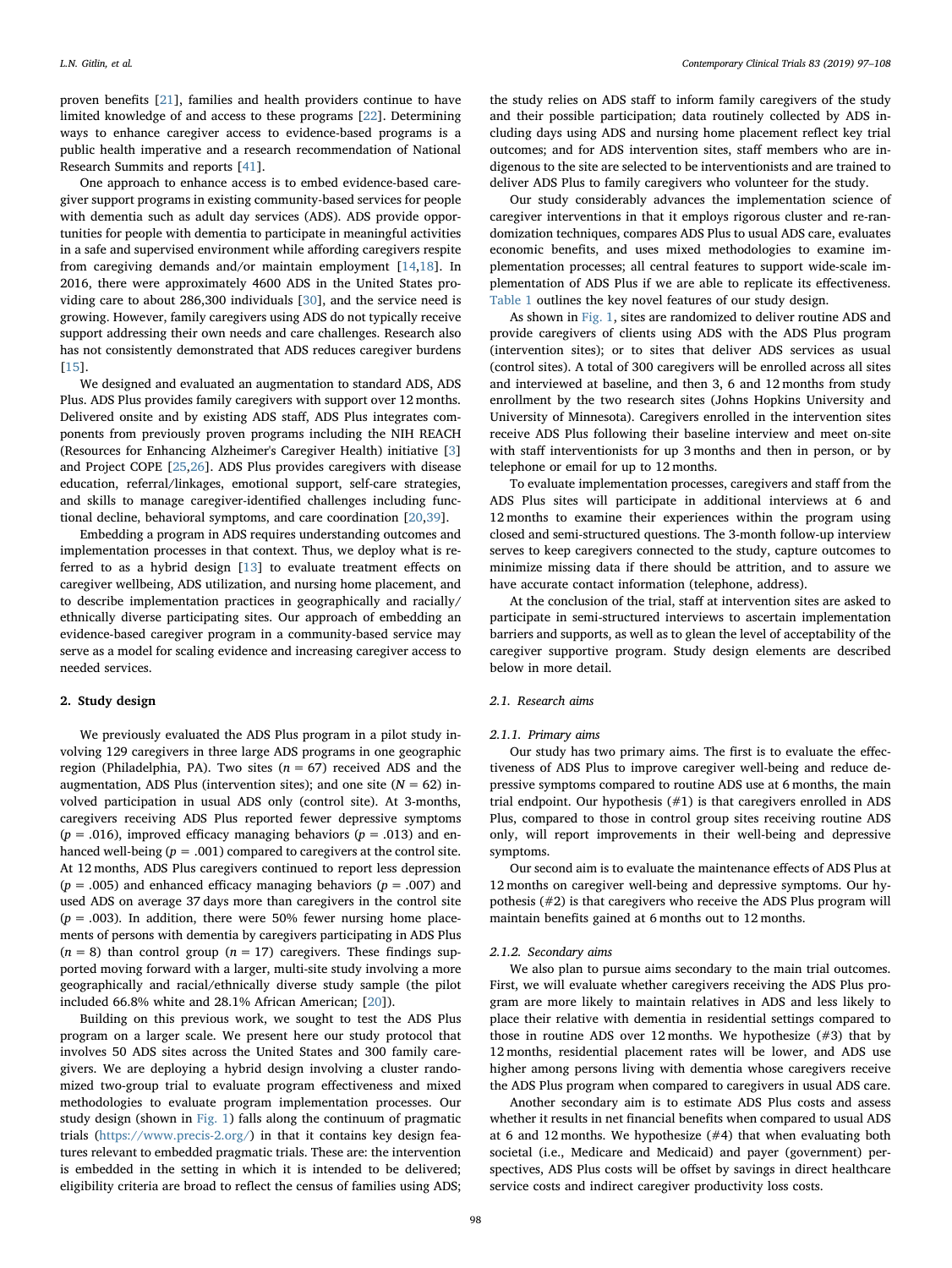<span id="page-2-0"></span>

Fig. 1. ADS Plus Design Study.

# <span id="page-2-1"></span>Table 1

Novel features of the hybrid pragmatic trial design.

- Design elements:
	- o Use of a usual care control group to evaluate the added value of augmenting adult day services (ADS) with systematic caregiver support
	- o Hybrid design combining effectiveness and implementation research aims
	- o Cost-effectiveness measures and associated analyses including evaluation of the willingness of families to pay for supportive services from which to derive an
	- economic model for sustainability o Use of ADS staff to inform families of the research study
	- o Cluster design with randomization and re-randomization to achieve
- Measurement
- o Data collection on key outcomes (ADS use, nursing home placement) collected by ADS sites as routine care
- o Combination of quantitative and qualitative questions to evaluate outcomes and implementation processes
- Intervention elements
	- o For intervention sites, use of ADS staff to provide the ADS Plus program
	- o Flexible delivery schedule to fit caregiver schedules and needs
	- o Caregiver-centric; caregivers identify which care challenges they want to address
	- o Use of ADS Plus Prescriptions that provide strategies tailored to particular caregiver-identified challenges

Yet another secondary aim is to evaluate the effects of ADS Plus on behavioral symptoms of persons living with dementia and caregiver efficacy in and upset with managing these symptoms. Our hypothesis (#5) is that caregivers in ADS Plus will report higher rates of efficacy and lower levels of upset compared to caregivers in routine ADS from baseline to 12 months, and that the persons living with dementia whose caregivers participate in ADS Plus will have a greater reduction in the frequency and severity of behavioral symptoms in this time frame.

### 2.1.3. Exploratory aim

To further understand treatment effectiveness, we will examine whether certain caregivers benefit more than others (moderation

effects). We will examine whether ADS Plus differentially effects spouses compared to non-spouses, and women compared to men in order to understand the ideal target population for this program and if adaptations are needed to boost benefits for others. We will also explore mediational pathways to determine if improved self-efficacy and/or fidelity to the intervention protocol by staff interventionists implementing ADS Plus explain in part any derived benefits at 6 and 12 months ([Table 2\)](#page-2-2).

# 2.2. Conceptual framework

The ADS Plus Program draws upon a basic stress process model advanced by the NIH REACH (Resources for Enhancing Alzheimer's Caregiver Health) initiatives [[38,](#page-11-16)[40\]](#page-11-17). The model suggests that factors such as care needs of older adults, behavioral symptoms, and/or caregiver health serve as primary, external stressors for caregivers.

# <span id="page-2-2"></span>Table 2

Main study hypotheses.

- #1 Caregivers enrolled in ADS Plus, compared to those in control group sites receiving routine ADS only, will report improvements in their well-being and depressive symptoms.
- #2 Caregivers who receive the ADS Plus program will maintain benefits gained at 6 months out to 12 months.
- #3 By 12-months, residential placement rates will be lower and ADS use higher among persons living with dementia of those caregivers who receive the ADS Plus program compared to caregivers in usual ADS.
- #4 Using a societal (i.e., Medicare and Medicaid) and payer (government) perspectives, ADS Plus costs will be offset by savings in direct and indirect costs.
- #5 Caregivers in ADS Plus will report higher rates of efficacy and lower levels of upset compared to caregivers in routine ADS from baseline to 12 months and that persons living with dementia whose caregivers participate in ADS Plus will have a greater reduction in the frequency and severity of behavioral symptoms in this time frame.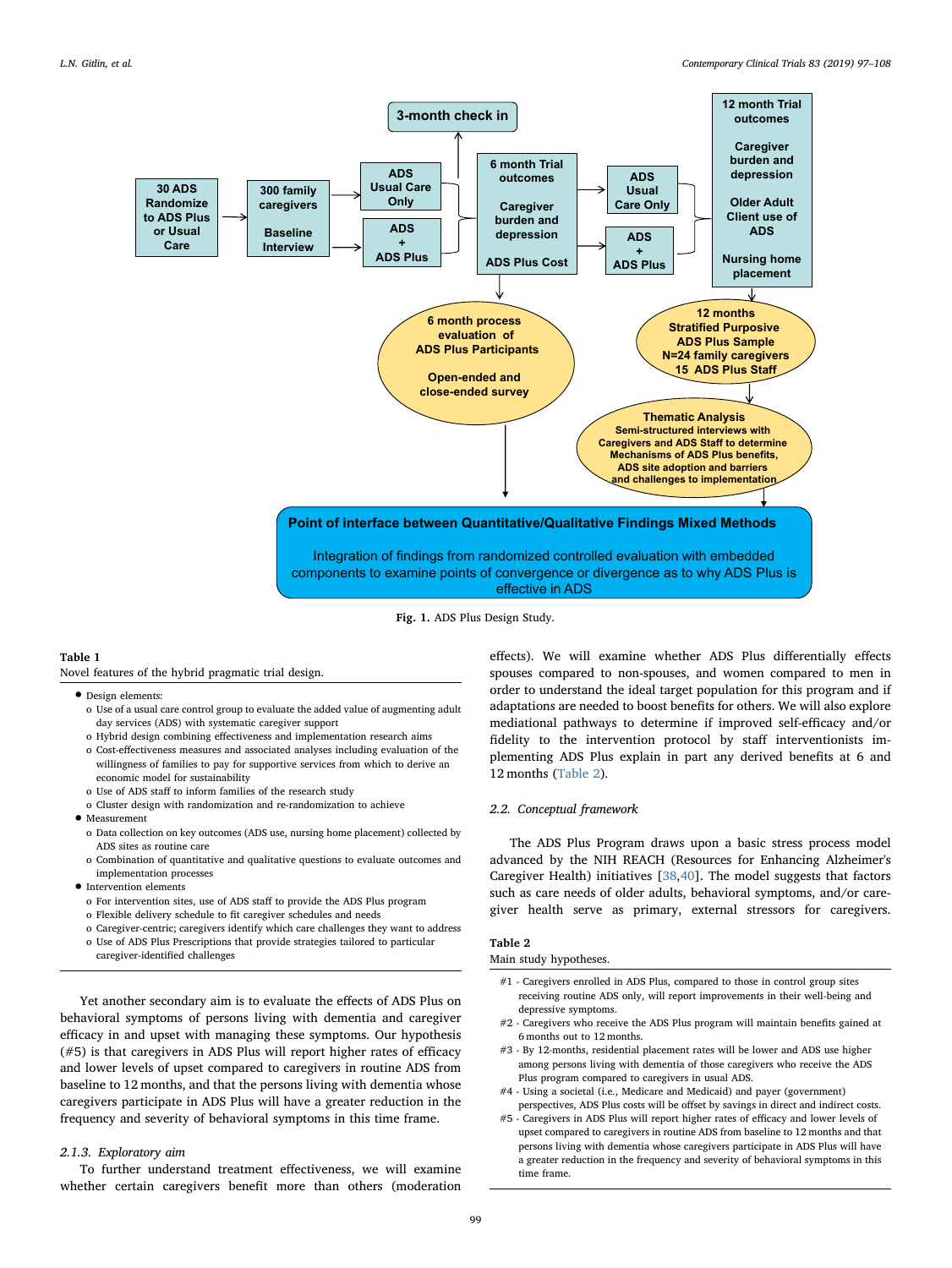Caregivers evaluate whether these external demands pose potential threats to the older adult and/or themselves, and if so, whether they have sufficient coping mechanisms to manage such threats. Caregivers who perceive external demands as threatening and their coping resources as inadequate tend to experience burden [[35\]](#page-11-18). According to the model, the appraisal of stress contributes to negative emotional, physiological, and behavioral responses that may place caregivers at risk for poor health, diminished wellbeing, and depression. The goal of ADS Plus is to minimize external stressors by addressing unmet needs and enhancing caregiver coping and hands-on skills. Having education, support and adaptive coping skills can reduce distress. ADS Plus supports positive intra-psychic factors (self-efficacy related to care responsibilities) and introduces effective and appropriate coping approaches along with hands-on skills training to effectively mediate well established relationships between objective stressors of caregiving and outcomes for caregivers and persons living with dementia [\[2,](#page-10-3)[38\]](#page-11-16).

To understand organizational and contextual factors that may impinge upon implementation effectiveness and the extent of their impact, we draw upon the concept of a force field  $[31]$  $[31]$ . A force field suggests that for any behavioral or organizational change, there are positive (driving) and negative (restraining) valences promoting a change or deterring change in an organization or context. Applied to ADS, identifying positive and negative factors that support or challenge adoption of ADS Plus would be important to understand. A force field analysis enables: 1) identification of factors that support and deter organizational change; 2) evaluation of the strength of the impact of each identified factor; and 3) targeting factors to either strengthen, reduce or modify their impact. [Fig. 2](#page-3-0) illustrates a force field analysis; we have identified five factors (a priori) as driving forces supporting implementation of ADS Plus, and five factors that we have identified as restraining factors or which threaten implementation. We will be able to advance a refined understanding of these forces, their level of impact as well as the potential strategies that might strengthen or mitigate their impact.

# 2.3. Site selection

To identify ADS sites interested in participating in this study, an invitation was distributed to the members of the National Adult Day

Service Association in 2014 and later to all LeadingAge ADS members in 2016. These outreach efforts resulted in 73 programs located throughout the United States expressing interest in participating in the study. From these, 30 sites were initially identified. Due to low enrollment, we subsequently identified an additional 20 new sites for a total of 50 sites that meet these criteria: a) have sufficient size or capacity (minimum of 50 clients), b)  $\geq$  50% of attending clients have a dementia diagnosis, c) have sufficient staff to client ratio to enable one staff member to serve as research coordinator and another to provide ADS Plus (if site is randomized to deliver the intervention), and d) are not-for-profit nor part of a national chain.

We continue to involve the 43 sites from the original 73 identified sites that were not selected for study involvement in various activities including participation in our Translational Advisory Board (described below), panel discussions at professional meetings and brief surveys about their operations and use of evidence-based programs. These activities inform our understanding of implementation challenges and potential facilitators of evidence-based programs in adult day services.

# 2.4. Randomization of sites

We are employing a cluster randomized trial design, with caregivers nested within ADS site and site serving as the unit of randomization. Cluster randomization is the preferred scientific method for this pragmatic trial. Because ADS Plus will be delivered by on-site staff to multiple caregivers within each site, randomization at the individual participant level could lead to significant contamination between treatment and control conditions within a site.

Prior to randomization, we collected site-level data including size (or capacity), ownership structure, location (urban, suburban, rural), and summary characteristics of the client population served at each site (e.g., % with dementia diagnosis, % minority). Initially, we sought to randomize 50 sites to 25 intervention and 25 control conditions. Notable and problematic imbalances on at least a few site-level characteristics could easily occur by chance in a single randomization. We thus chose to use a re-randomization approach to achieve these important methodological goals [[34,](#page-11-20)[46](#page-11-21)]. The balance match weighted (BMW) design is an innovative re-randomization procedure that was particularly well-suited to our goals [\[46](#page-11-21)]. Using the BMW approach, we

<span id="page-3-0"></span>

Fig. 2. Force Field Analysis of Driving (+) and Restraining (−) Factors of ADS Plus Program Implementation.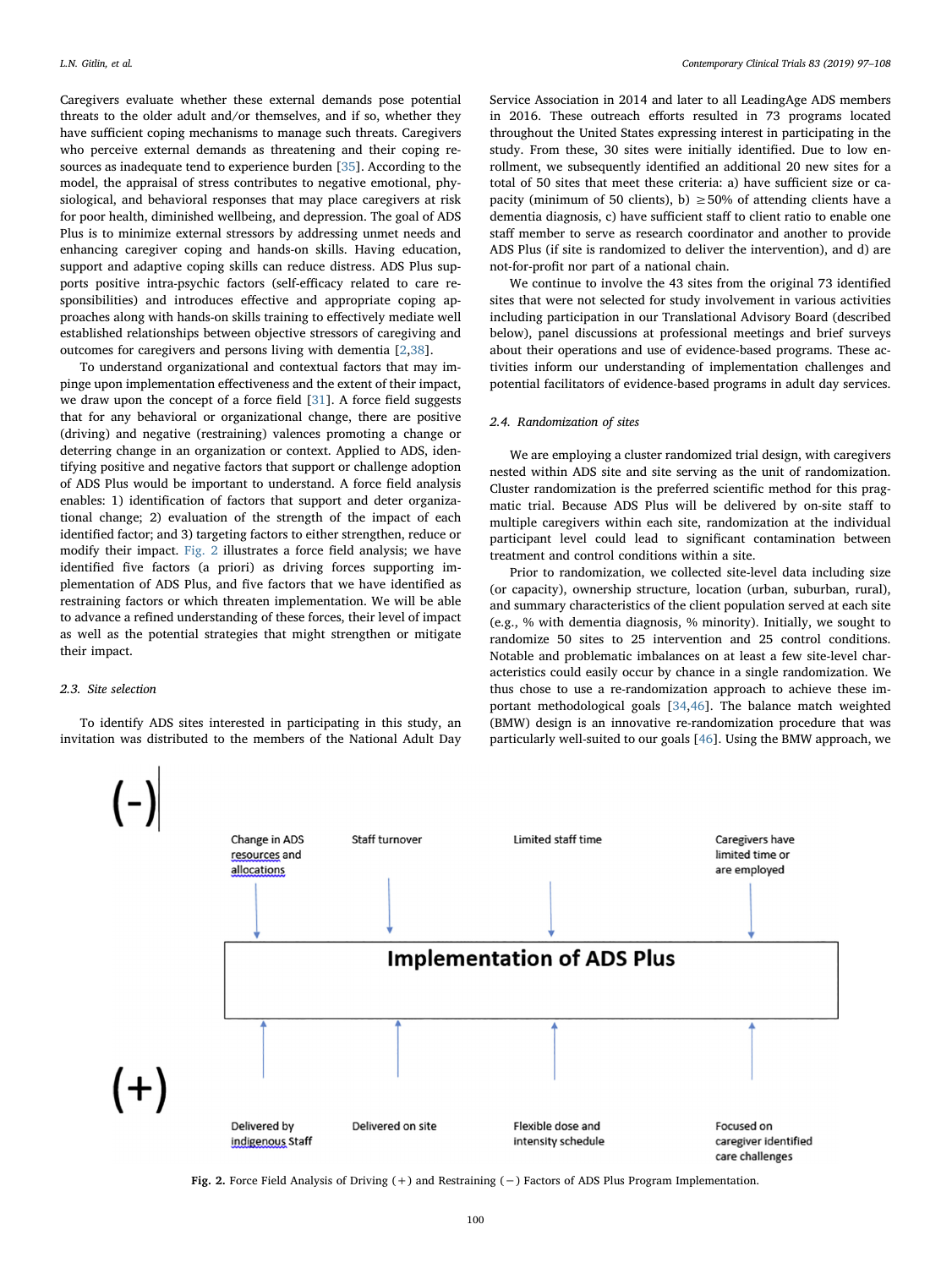finalized the list of important covariates for which we desired matching or balancing across intervention and control sites, generated 20 lists of random assignments for 30 sites into intervention and control conditions, calculated propensity scores of intervention assignment as a function of the covariates, and selected the random assignment list that minimized the propensity score differences between intervention and control sites.

Eight sites opted out of the trial after randomization but before participant recruitment, and other sites had difficulty achieving participant enrollment goals. Consequently, 7 additional sites were subsequently assigned to intervention (5) or control (2) conditions based on their propensity scores from the BMW propensity scores, and later, 20 additional sites were assigned to intervention (12) or control (8) conditions based on a randomized minimization procedure. In total, 57 sites were assigned in the trial with 32 assigned to intervention and 25 assigned to the control condition. Forty-nine sites (26 intervention, 23 control) were retained and actively enrolled participants. This results in even greater control over potential covariate influences and provide somewhat greater power to detect an ADS Plus intervention effect [\[34](#page-11-20)].

### 2.5. Sample size

The appropriate number of ADS programs and caregivers for the proposed, multilevel quantitative analysis was determined using power analysis procedures that take into account the nested hierarchical design of the study. In this framework, we specified the following: the intraclass correlation coefficient (ICC) of the amount of within-site clustering of the outcome data that is expected, a suitable level of statistical power (e.g., probability of 0.80 to reject a null hypothesis that is false), and the expected difference between ADS Plus and control groups. These considerations were used to determine the number of ADS sites and the number of caregivers per ADS site to enroll. In the power analyses, we varied the ICC from 0.05 to 0.09 based on previous experience with long-term care intervention research [[5](#page-10-4),[7](#page-10-5)]. We sought to identify the number of sites and the overall sample size that would be sufficient to detect a group difference of 0.50 standard deviation units for two primary caregiver outcomes. This is the classic "medium" effect size [\[9\]](#page-10-6), is consistent with effect sizes we observed in our pilot ADS Plus [[20\]](#page-11-13) and other intervention work, and is considered an appropriate benchmark to evaluate effectiveness of a caregiver intervention in comparison to a usual care control condition. Using these specifications, an anticipated retained sample of 300 family caregivers (accounting for 43% attrition) is more than sufficient to detect statistically significant differences between ADS programs that implement the ADS Plus and control sites.

As to the mixed methods, post-randomized trial phase, a sample size of 20–30 participants is suggested as appropriate for qualitative analysis of semi-structured interviews; thus, our inclusion of 20 family caregivers and 15 staff are sufficient for the proposed evaluation [[10](#page-10-7)[,42](#page-11-22)].

# 2.6. Inclusion and exclusion criteria for family caregivers

Caregivers are eligible to participate in the study if they fit the following criteria: a) their relative (fictive kin, spouse, family member) is enrolled in one of the participating ADS sites; b) they expect to use ADS for a minimum of 1 week for 6 months; c) they have primary responsibility for the care of a client who has a diagnosis of Alzheimer's disease or a related disorder; d) are English speaking; e) have a telephone and willing to participate in 4 telephone interviews (baseline, 3 month brief check-in; 6 and 12 month follow-ups); and f) are 21 years of age or older (male or female). While more than one family member may provide care to the ADS client, we plan to enroll the family member who is designated as the responsible party or who enrolled their relative into ADS. The caregiver in the ADS Plus program may bring other family members to a session if they choose.

Caregivers are excluded if they or the person with dementia 1) has been hospitalized  $> 3$  times in the past year; 2) is in active treatment for a life-threatening illness; or 3) is involved in another caregiver support/service trial. These criteria are designed to minimize attrition and exclude caregivers too ill themselves to benefit from ADS Plus or who are at high mortality risk or of the person with dementia.

In accordance with our pragmatic focus, our inclusion criteria are purposively broad to reflect the real-world case mix of caregivers using ADS such that any caregiver with an older relative  $($  > 60 years) enrolled in a participating ADS may be eligible for study inclusion.

# 2.7. Recruitment of family caregivers

We seek to enroll up to 15 caregivers per ADS site. A 43% attrition rate is projected based on the ADS Plus pilot and our other caregiver trials [[3](#page-10-2)[,16](#page-11-23),[25,](#page-11-11)[26\]](#page-11-12). This will yield a total of 300 retained participants (150 caregivers in ADS Plus sites; 150 caregivers in ADS usual care sites). Recruitment and enrollment will occur over a 27 to 28-month period with 11 caregivers enrolled per month.

Each participating site assigns a designated staff member to serve as research liaison. The research liaisons participate in 4 h of paid training (via webinar) to learn about study procedures, scripts for describing the study and outreach efforts to their family caregivers that are ethical and not coercive. Research liaisons are responsible for informing family members of the study via recruitment letters and flyers approved by the Johns Hopkins University (JHU) Institutional Review Board (IRB). Caregivers expressing study interest either contact the study team directly by calling a dedicated study telephone line; or sign a JHU IRB approved "consent to be contacted" form which is then faxed or emailed to the JHU study team by the ADS research liaison. The JHU study team then contacts the caregiver by telephone within a week of receipt of their information, explains study procedures, and if of interest, obtains telephone assent to screen for eligibility. If the caregiver is eligible, assent is obtained to conduct a baseline interview (typically of one-hour duration). The interview is conducted either immediately at the conclusion of screening or at a time convenient for the caregiver but within 1 week of the screening.

Utilization of liaisons within each ADS protect the privacy of family caregivers prior to their enrollment. Data concerning the percent of persons not eligible and refusals (e.g., basic background information of clients and family members; reasons for not participating) are collected by JHU staff on those caregivers contacting the study team. All family caregivers receive \$15 for each completed telephone interview (baseline, 3 months, 6 months, and 12 months). Additionally, we have developed incentives for sites to continuously engage in outreach to families. This includes offering \$500 to the first site from which 15 caregivers are enrolled, \$50 for every 3 participants enrolled per site, the provision of ongoing coaching calls to share effective recruitment outreach activities, and a quarterly newsletter reporting enrollment progress.

# 2.8. Measures

A summary of measures and their function (descriptive, covariates, outcomes, implementation processes) in the study are detailed in [Table 3](#page-5-0).

Here we highlight the two primary outcome measures. For the primary study endpoint (change in depressive symptoms), we use the 20-item Center for Epidemiological Studies Depression Scale (CES-D). The CES-D measures symptoms defined by the American Psychiatric Association' Diagnostic and Statistical Manual (DSM-V) for a major depressive episode. For each item, caregivers indicate extent of symptomatology in the past week  $(0 = \text{rarely/never to } 3 = \text{most or all of})$ time). Scores will be summed across items with higher total scores indicating greater depressive symptomatology. Scores ≥16 represent clinical symptomatology.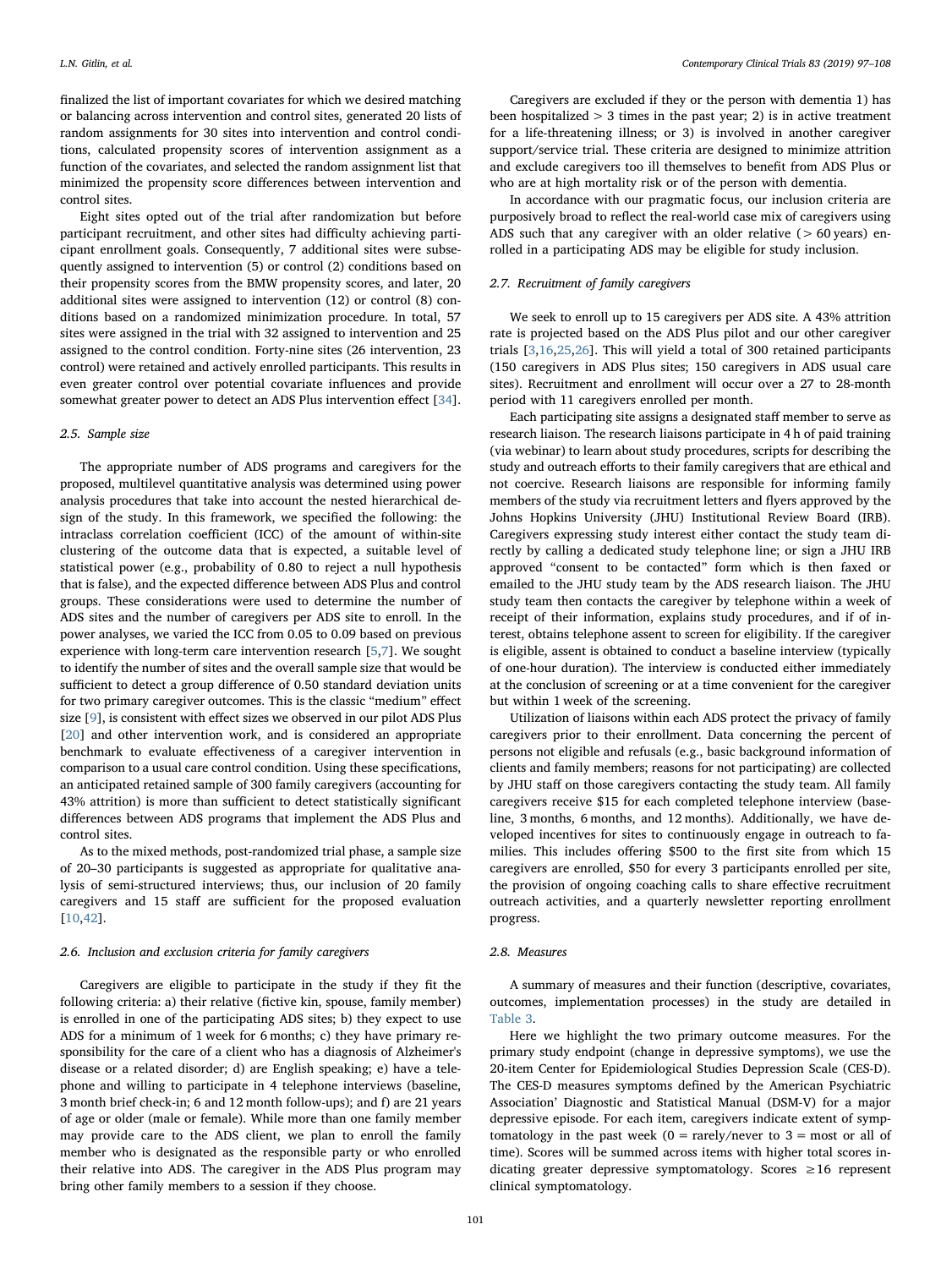<span id="page-5-0"></span>

| Summary of Measures, Their Purpose and Testing Occasion.<br>Table 3 |                                                                                               |                                                                                                                                                                                                                                                                                                                                                                                                                       |                                                                                      |                        |                                 |
|---------------------------------------------------------------------|-----------------------------------------------------------------------------------------------|-----------------------------------------------------------------------------------------------------------------------------------------------------------------------------------------------------------------------------------------------------------------------------------------------------------------------------------------------------------------------------------------------------------------------|--------------------------------------------------------------------------------------|------------------------|---------------------------------|
| Domain (purpose)                                                    | Measure                                                                                       | Description                                                                                                                                                                                                                                                                                                                                                                                                           | Number of items                                                                      | Respondent             | Testing occasion                |
| Background (descriptive/possible<br>co-variate)                     | US Census and other sources                                                                   | Client gender, race/ethnicity, age, living arrangement, income, education,                                                                                                                                                                                                                                                                                                                                            |                                                                                      | Caregiver              | E                               |
| Client physical dependence<br>Client health conditions              | Caregiver Assessment of Function (CAFU)<br>National Long-Term Care Survey.                    | CG proxy report of client's dependence (a little to complete help) (alpha<br>dichotomous checklist<br>$= 0.90$                                                                                                                                                                                                                                                                                                        | 16 Items<br>26-item                                                                  | Caregiver<br>Caregiver | T1, T3, T4<br>F                 |
| Client cognitive status (descriptive/<br>possible co-variate)       | IQ Code                                                                                       | dementia. CGs indicate extent person changed from 10 years ago in domains<br>High reliability, validity via Telephone; assesses cognitive decline and<br>$(score = 1-5)$                                                                                                                                                                                                                                              | 16-item                                                                              | Caregiver              | E                               |
| Client behavioral symptoms<br>Secondary Outcome                     | Neuropsychiatric Inventory brief<br>questionnaire (NPI-Q).                                    | CG rates presence of symptoms in past month (yes/no), severity 1-3 (score<br>severity or distress). The NPI-Q has an interscale correlation of 0.91 for<br>0-36), and CG distress from 1 to 5 (score 0-60; higher scores = more<br>severity.                                                                                                                                                                          | frequency, severity, and distress are<br>14 symptoms - if present then<br>also asked | Caregiver              | T1, T2, T3, T4                  |
| Background                                                          | US Census and other sources                                                                   | gender, race/ethnicity, age, living arrangement, income, employ-ment status,<br>education, relationship to client, duration of care                                                                                                                                                                                                                                                                                   |                                                                                      | Caregiver              | F                               |
| Depressive symptoms (primary<br>CG health conditions                | Center for Epidemiological Studies<br>National Long-Term Care Survey.                         | Sensitive to change; Cut off for depression $> 16$ (alpha = 0.91). It is<br>Dichotomous checklist                                                                                                                                                                                                                                                                                                                     | 26 items<br>20-items                                                                 | Caregiver<br>Caregiver | T1, T2, T3, T4<br>F             |
| CG well-being (primary endpoint)<br>endpoint)                       | Perceived Change for Better Index<br>Depression Scale (CES-D)                                 | Assesses perceived change (gotten worse (a little, a lot), stayed the same, or<br>improve (a little or a lot) in 3 areas: affective wellbeing, somatic (fatigue,<br>sensitive to change and has strong psychometric properties.                                                                                                                                                                                       | 21 Items                                                                             | Caregiver              | T1, T2, T3, T4                  |
|                                                                     |                                                                                               | sleep, overall health), ability to manage day-to-day care). It is sensitive to<br>change and has strong psychometric properties.                                                                                                                                                                                                                                                                                      |                                                                                      |                        |                                 |
| Caregiver upset & burden<br>(secondary outcome)                     | NP <sub>I-Q</sub>                                                                             | For each NPI-Q behavior, CG rates upset ( $0 =$ no upset to $4 =$ very upset)<br>and has an interscale correlation of 0.92.                                                                                                                                                                                                                                                                                           | Up to 16 items                                                                       | Caregiver              | T1, T2, T3, T4                  |
| Vigilance                                                           | From REACH II                                                                                 | Ability to leave the client alone in a room, time spent providing care, time on                                                                                                                                                                                                                                                                                                                                       | 5 items                                                                              | Caregiver              | T1, T2, T3, T4                  |
| CG socio-emotional support                                          | Developed by Pearlin and colleagues                                                           | Socio-emotional support of family caregivers or degree of emotional<br>duty, time for caregiver                                                                                                                                                                                                                                                                                                                       | 8-items                                                                              | Caregiver              | T1, T3, T4                      |
| Caregiver stress (secondary<br>(mediator)                           | Kingston Caregiver Stress Scale                                                               | Measures stress from three different sources: caregiving, family, and financial<br>closeness and cohesion towards social network                                                                                                                                                                                                                                                                                      | 10 Items                                                                             | Caregiver              | T1, T2, T3, T4                  |
| outcome)                                                            |                                                                                               | issues. Dementia care. Designed for family caregivers of persons with<br>dementia. Has high reliability and validity                                                                                                                                                                                                                                                                                                  |                                                                                      |                        |                                 |
| Relationship Closeness (mediator)                                   | Relationship Closeness Scale                                                                  | 4-point Likert scale measures the caregiver's level of agreement with 6                                                                                                                                                                                                                                                                                                                                               | 6 items                                                                              | Caregiver              |                                 |
| Days attending ADS (Secondary                                       | ADS Census Records                                                                            | statements.                                                                                                                                                                                                                                                                                                                                                                                                           |                                                                                      | ADS Director           | T1, T3, T4                      |
| Residential placement (Secondary<br>outcome)<br>outcome)            | Family caregiver report and through<br>follow-up with ADS sites.                              | residential care setting for at least 90 days, including family care/adult foster<br>care, assisted living, or nursing home) and death rates. Prior research shows<br>that caregiver report compares favorably to other data collection strategies<br>Type and timing of residential care placement (e.g., entry into a 24-hour                                                                                       |                                                                                      | ADS Director           | T1, T3, T4                      |
| Program-level variables                                             | Beale coding system. This is for geographic<br>location; i.e., urban, rural, etc.             | affiliated, government entity), and whether ADS is part of a chain (e.g., 2 or<br>Number of clients, staffing (turnover, number of direct care staff hours per<br>certification status, profit status (e.g., non-profit, for-profit, religious-<br>more jointly owned adult day programs). ADS programs will also be<br>client per day; number of registered nurse hours per client per day),<br>(e.g., claims data). |                                                                                      | ADS Directors          | Baseline Survey to<br>Directors |
| Service utilization                                                 | Services Utilization and Resources Survey<br>Resource Utilization in Dementia (RUD)<br>(SURF) | Service use and length of stays will be established by CGs. Since economic<br>aim entails measuring actual costs in year in which they occurred, future<br>Questionnaire relevant to non-dementia caregiving for measuring patient<br>and caregiver healthcare service use in clinical trials<br>classified by urban/rural location                                                                                   |                                                                                      | Caregiver              | T1, T3, T4                      |
| Willingness to Pay                                                  | Investigator developed                                                                        | Assuming you had the funds, how much would you be willing to pay for a<br>costs do not need to be discounted.<br>service that                                                                                                                                                                                                                                                                                         | 1 Item                                                                               | Caregiver              | T1, T2, T3, T4                  |

Note:  $CG = \text{cargiver}$ ; ADS = adult day services. Note:  $CG = \text{caregiver};$  ADS = adult day services.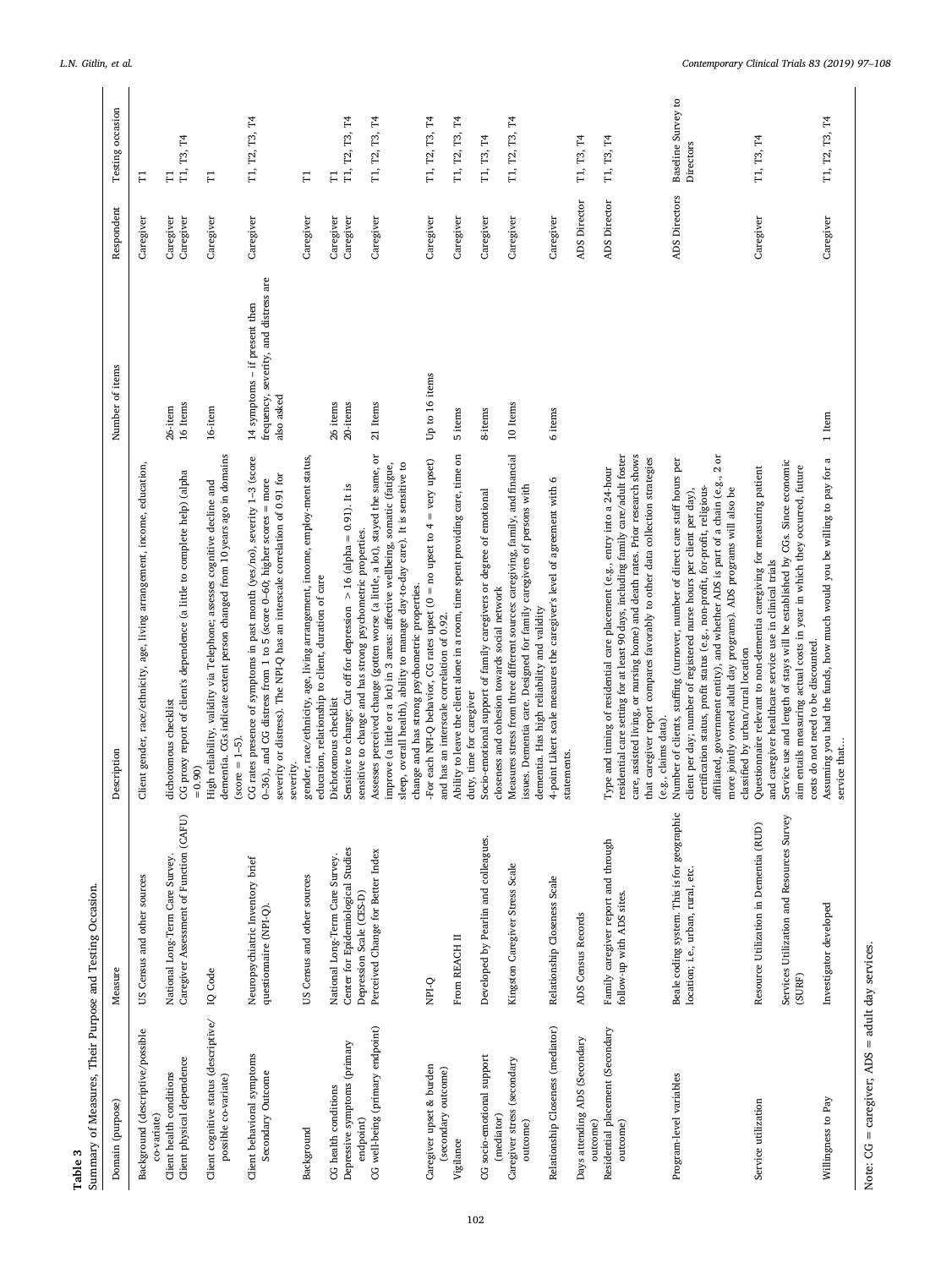<span id="page-6-0"></span>

Fig. 3. ADS Plus Program Timeline.

For caregiver well-being, we use the 13-item Perceived Change for the Better Index that measures caregiver appraisals of self-improvement or decline in distinct areas. For each item, caregivers rate change  $(1="spot much worse" to 5="improved a lot") over the past month in$ three domains: managing care challenges (5 items); affect including anger, stress (4 items), and somatic symptoms including energy, sleep quality (4 items). We will compute mean scores representing an average response across the 13 items and for each domain with higher scores indicating improvement. To evaluate clinically significant changes, we will recode responses  $(0 = no \text{ change}; > 0 = \text{ improvement}; < 0$ = worsening) and graph domain scores.

#### 2.9. Intervention protocol

ADS Plus consists of five key components: taking care of self, education, validation and support, referral and linkage, identification of care challenges, skill building and strategies. Each component is tailored to caregiver-identified unmet needs and challenges in providing care at home. The intervention unfolds over 12 months and in three phases as shown in the time line in [Fig. 3.](#page-6-0)

Phase I (months 1–3) is the most intensive involving up to 8 sessions of approximately one hour each. These sessions are preferably conducted in-person and at times convenient to caregivers (e.g., at drop off or pick up of the client or at another time that works for them and the staff interventionist). The first two sessions occur within a two-week timeframe and involve focused interviewing and systematic assessment of caregiver needs and challenges. The assessment is designed to understand the family caregiver's routines, daily care challenges, and knowledge about dementia as well as identify up to three to five immediate care challenges the caregiver would like to work on with the interventionist to learn different management and coping strategies. An investigator developed tool, Caregiver Assessment of Management Problems – Revised (CAMP-R), asks caregivers their level of difficulty (a lot difficult, somewhat difficult, not difficult at all) in managing each identified area from a list reflecting three domains: daily basic and instrumental activities of daily living of the client, behavioral symptoms, and caregiver-centered concerns (e.g., own health, home safety, respite needs, managing other responsibilities and so forth; [\[24](#page-11-24)]). For each area that a caregiver expresses some to a lot of difficulty managing, a follow up question is asked concerning the importance of learning new strategies (very important, somewhat important, not important at all) [\[19](#page-11-25)]. The interventionist then lists the areas that are specified by the caregiver as difficult to manage and for which learning new strategies is indicated. From this list, the caregiver and interventionist identify 3 to 5 areas to target in the first three months and the order in which they will be addressed. For each identified area, caregivers are then asked their level of upset with the area  $(1 = no$  upset to  $10 =$  very upset). The assessment process provides a roadmap from which a "care" plan is developed that includes: 1) identification of the 3 to 5 specific problem areas to work on and their priority order; 2) schedule of contacts for next 3 months; 3) agreed upon mechanisms for working together (face-to-face; email; telephone) and 4) type of

education materials and referrals and linkages that will be needed. Also, in these first two sessions, basic stress reduction techniques are provided to and practiced with the caregiver.

Sessions three through eight occur approximately two weeks apart over the 3-month period. Each of these contacts involve the following components: 1) review of stress reduction techniques; 2) education related to identified problem areas; 3) referral and linkage if needed to address targeted problem areas; 4) problem solving and brainstorming regarding targeted problem areas and the creation of the ADS Plus prescription for each care challenge that lists key strategies tailored to the problem area; 5) review of the prescriptive strategies provided in the previous sessions; 6) reinforcement of taking care of self as a priority; and 7) on-going validation and support. At the conclusion of 3 months (8th session), a reassessment is conducted to determine whether each targeted problem area has been resolved (level of difficulty managing), as well as caregiver upset and confidence  $(1 = no$ confidence to  $10 = a$  lot of confidence). Caregivers also receive the Gitlin and Piersol Caregiver Guide to Managing Dementia (2014) that provides checklists of nonpharmacological strategies for common behavioral and psychological symptoms along with helpful information about using activities and managing common health challenges (pain, hydration, constipation and so forth).

In Phase II (months 4–6), the interventionist follows up with the caregiver every other week for up to six occasions either in person or by telephone or email depending upon the caregiver's needs and preferences. During these sessions, strategies offered previously are reinforced, education and support are continuously provided, and new challenges are identified and tackled following a similar approach as in the first three months (brainstorming, problem-solving, education, ADS Plus prescription, practice of new strategies). At six months, a reassessment is conducted to determine if targeted problem areas have been resolved, their level of difficulty, as well as the caregiver's level of upset and confidence with each targeted area as well as for new problem areas that may have emerged.

In Phase III of ADS Plus (months 7–12), the interventionist follows up with the caregiver on a monthly basis, either in person, by telephone, or email to determine how the caregiver is managing and if new challenges have emerged that he/she wishes to address. Caregivers are also encouraged to contact the staff interventionist to schedule an appointment during this time if needed. At 12 months (conclusion of program), a reassessment is conducted to determine if targeted problem areas identified throughout the year are resolved, and level of difficulty, upset and confidence with each. [Fig. 4](#page-7-0) graphically displays the intervention flow.

# 2.9.1. Interventionists

The ADS Plus program is delivered by an ADS staff member, selected by his or her site director, who meets these qualifications: 1) have a minimum of one year experience in ADS and/or working with the caregivers of older adults with complex conditions; and 2) have a variety of professional backgrounds including care management, nursing, social work, occupational therapy or counseling. The ADS Plus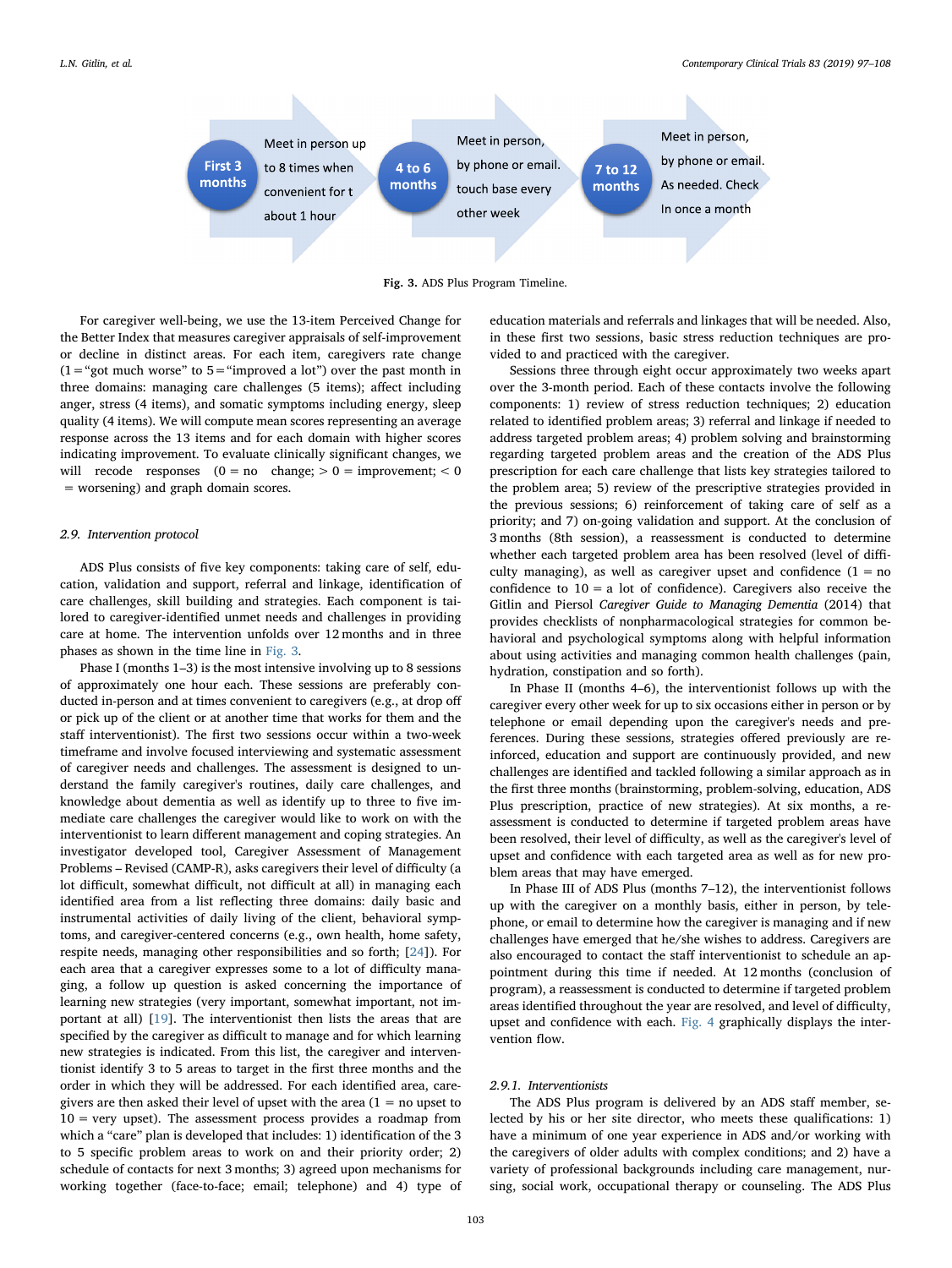#### <span id="page-7-0"></span>**How Does It Work?** -Identify with Brainstorm and Provide Caregiver shares -Caregiver tries caregivers their care discuss possible "Prescription" how it's going and strategies at challenges strategies for and practice home strategies are -Provide education and -Ongoing caregiver to try listed strategies modified as stress reduction education and at home -Provide referrals as with caregiver needed referrals needed ADS PLUS: Strategies for Better Caregiving nursing.jhu.edu/adsplus Research Site Orientation

Fig. 4. Flow of ADS Plus.

sites providing the intervention designate a site interventionist as well as a backup interventionist who participate in training. Training consists of readings, viewing 16 brief videos with each describing a component of the intervention and two webinars of two-hour duration each followed by monthly coaching calls upon implementing the program.

Once a caregiver has completed the baseline interview, the JHU research team informs the site interventionist of the caregiver's eligibility and provides contact information for that person. The site interventionist begins ADS Plus within 10 days from the baseline interview. Upon completion of each session (in person, telephone, and/or  $email > 15 min$ , a delivery assessment form is completed by the interventionist through the REDCap online data entry system [\[28](#page-11-26)]. This form indicates date, time and areas covered (education, skills training, stress reduction, referral and linkage, taking care of self) for each completed session.

# 3. Fidelity

Our plan for fidelity balances the need for oversight with the realities of a pragmatic trial. A pragmatic trial imposes significant challenges to traditional fidelity monitoring approaches. For example, field conditions and practice exigencies in adult day service sites do not support the use of audiotaping treatment sessions (a common strategy to monitor delivery in efficacy trials). Also, in keeping with a pragmatic trial, we seek to provide sites simple mechanisms for monitoring fidelity that could potentially be used by adult day service staff following the completion of the trial and if ADS Plus is found to be effective.

Conceptually, we are guided by Lichstein, Riedel, and Grieve's [\[32](#page-11-27)] model that specifies three areas to consider for enhancing, monitoring, and measuring fidelity: treatment delivery (e.g., program is delivered by interventionists as it is intended), treatment receipt (e.g., program is received by caregivers); and enactment (caregivers use treatment strategies) [[5](#page-10-4),[47\]](#page-11-28).

[Table 4](#page-8-0) outlines our fidelity considerations for each of these elements. To enhance delivery, we provided a treatment manual, training videos, live webinars, and continuous coaching sessions. To monitor and measure delivery, staff interventionists complete a "delivery assessment form" using an online data entry modality (REDCap). Adapted from the NIH REACH initiative and other caregiver trials, the form asks interventionists to indicate dose, intensity, delivery mode (e.g., telephone, email, face-to-face), treatment component (education, referral and linkage, taking care of self, skills training and support and validation) addressed and caregiver receptivity of session content. Also, qualitative interviews will be conducted with staff at the conclusion of a site's participation in the study to evaluate the ease of using delivery forms and adherence to its completion following completion of each session to determine if this form can serve as a fidelity approach for sites to use upon trial completion.

To enhance receipt, interventionists use the following techniques: brainstorming and joint problem solving to engage caregiver (versus prescriptive or didactic approach); providing written strategies (ADS Plus Prescription) that are introduced and then practiced through role play; and provision of education and skills that are tailored to the specific needs identified by caregivers. We will measure receipt using a semi-structured interview approach with caregivers at 6 months. The interview will ask whether caregivers found the first 6 months of the intervention helpful in addressing their care challenges, whether they believe they and their family member benefited from the intervention, and other similar questions assessing receipt of different components of the intervention. Similarly, enactment will be measured by asking caregivers, as part of semi-structured 6 and 12-month interviews, their use of strategies and perceptions of program benefit. .

We also plan to audiotape interviews (baseline, 3, 6, and 12-month) and review 10% that are randomly selected using checklist monitoring forms developed expressly for the content and protocol expectations of interviews.

# 4. Data collection and analysis

Data are collected at baseline, 3-, 6- and 12-months. All interviewers undergo standardized training in interviewing caregivers. Data from interviews are collected electronically via REDCap and data will be exported into statistical software packages such as SPSS, Excel or CSV for analysis.

Descriptive analyses and univariate comparisons of the treatment and control group conditions will be conducted. A series of chi-square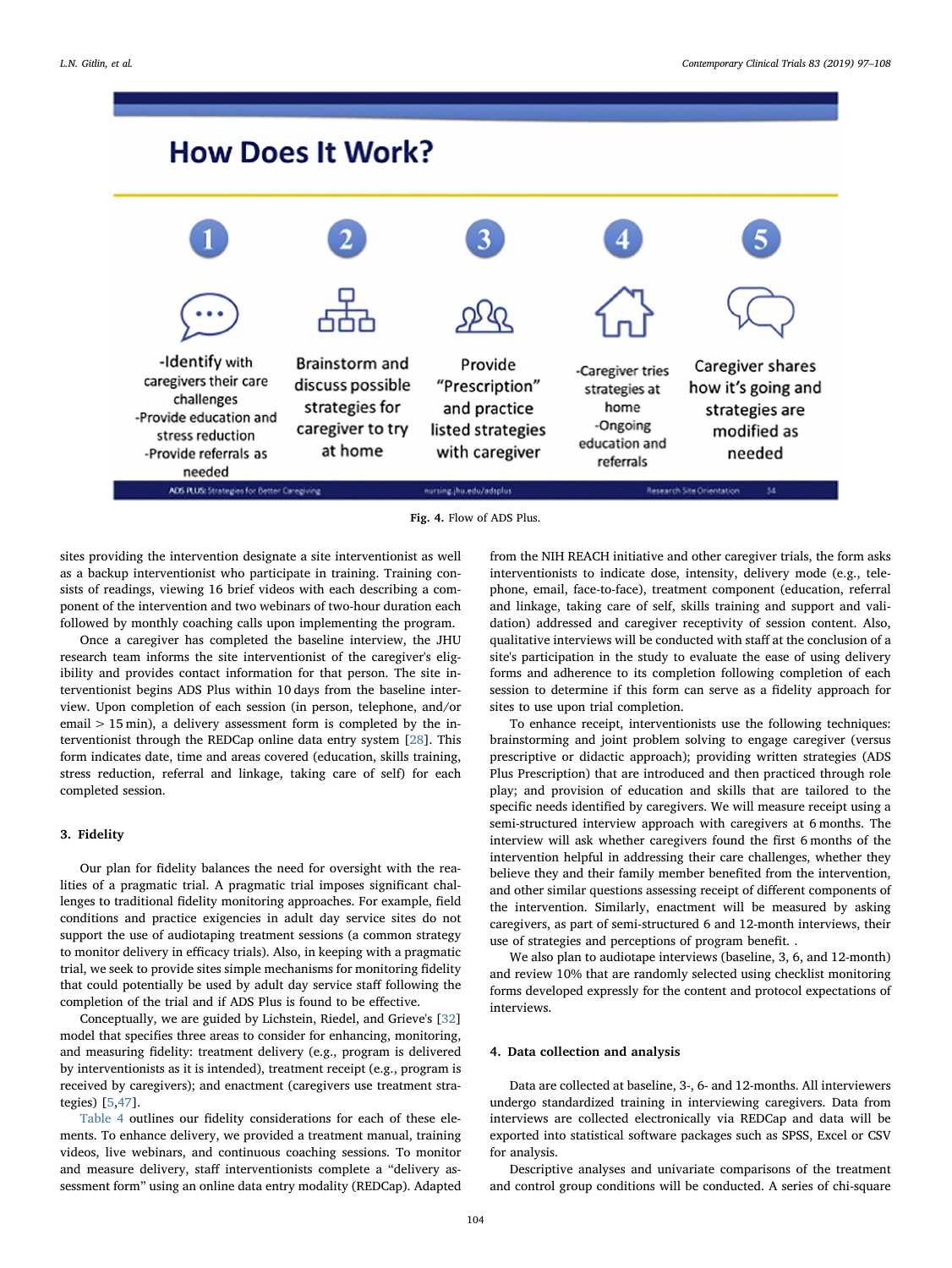<span id="page-8-0"></span>Summary of enhancement, measurement and monitoring fidelity strategies.

| <b>Fidelity Component</b>                       | Enhancement                                                                                                                                                           | Measurement                                                                                                                                                     | Monitoring                                                                                                                                             |
|-------------------------------------------------|-----------------------------------------------------------------------------------------------------------------------------------------------------------------------|-----------------------------------------------------------------------------------------------------------------------------------------------------------------|--------------------------------------------------------------------------------------------------------------------------------------------------------|
| Delivery (Accuracy of ADS<br>Plus presentation) | Manualization; Experiential and didactic<br>training; Checklists; Guiding scripts                                                                                     | Delivery Assessment form measuring dose,<br>intensity, assessment scores completed by<br>interventionists following completion of each<br>session               | PIs will conduct ongoing coaching calls in<br>which cases are presented. PIs will monitor<br>delivery assessment forms to assure they<br>completion.   |
| Receipt (How ADS Plus is<br>utilized)           | Modeling skills; Caregiver-centric- approach;<br>Practice opportunities; Written materials and<br>ADS Plus Prescriptions tailored to caregiver<br>identified concerns | Interventionist ratings of caregiver<br>understanding, level of engagement,<br>therapeutic relationship; Caregiver rating of<br>relationship to interventionist | PIs review delivery assessment forms, number<br>of prescriptions                                                                                       |
| Enactment (Caregiver use of<br>Prescriptions)   | Practice opportunities; Problem solving; Action<br>Plans to reinforce strategy use                                                                                    | Interventionist rating of caregiver strategy use,<br>perceived benefits, reduction of unmet needs                                                               | PIs review on-going assessments of needs and<br>whether they have been met on the Caregiver<br>Assessment of Management Protocol -<br>Revised (CAMP-R) |

and independent sample t-tests will be employed on categorical and continuous variables, respectively, to identify differences between the two groups at baseline. In addition to serving as a final data quality check, these analyses will characterize the study sample, assess the effect of randomization in balancing the two groups and determine whether there is a differential dropout rate with respect to potentially important prognostic factors (e.g., age, caregiver education level). Covariates such as comorbidities, gender of caregiver and person with dementia will also be considered. All analyses will use current versions of SAS or Mplus.

Our sample size projections were made with the assumption that typical, parametric, multilevel models would be used to examine intervention effectiveness. Those analytic approaches are described below. However, additional power will likely be made available due to the smaller standard errors that typically result from the optimal balance achieved between intervention and control sites through the rerandomization procedures [[33\]](#page-11-29). Permutation analyses will be conducted as sensitivity analyses to the parametric models described below in order to compare significance levels (p-values) and examine empirically the increased power achieved by the re-randomization procedures.

Aim 1 (ADS Plus effects on caregiver wellbeing and depressive symptoms at 6 months). We will use a multilevel analysis approach to examine changes in caregiver outcomes at 6 months consisting of two levels: 1) a participant-level model within each ADS that includes the outcome variable and person-level covariates, and 2) an ADS site-level model that includes an indicator for the randomized intervention (ADS Plus vs. control) and additional program-level covariates. Since ADS Plus versus control randomization will occur at the site-level, the primary independent variable in the proposed investigation consists of an indicator variable for assignment at this level. The baseline value of the outcome will be included as a covariate such that the intervention effect and other predictors of the 6-months post-baseline assessment value will represent effects on change from baseline. Additional analyses will determine if participant-level covariates (socio-demographic characteristics, client cognitive impairment, client health conditions, resources, program characteristics, duration and frequency of ADS use) significantly vary across ADS Plus and control groups at baseline. If statistically significant variations between ADS Plus and control groups are found, these covariates may be included in analytic models to provide additional statistical control. For participants with missing 6 month outcome data, we will use interim 3-month outcome data and baseline covariate information to impute missing data and compare these models with complete case only models in sensitivity analyses to further confirm the robustness of any findings. As mentioned previously, ADS plus utilization data will be examined, and if non-trivial variability in utilization is observed, we will use site- and individuallevel predictors of compliance in CACE (Complier Average Causal Effects) models that will test the intervention effect among the subclass of participants who were most likely to use the ADS Plus program. We

will conduct similar sets of analyses as the above for our secondary caregiver outcomes (NPI-Q upset with behaviors, burden, and self-efficacy).

Aim 2 (Long-term maintenance effects of ADS Plus at 12 months on caregiver well-being and depressive symptoms). The multilevel analysis strategy described for Aim 1 will be extended to examine long-term maintenance effects at 12 months. In this context, a 3-level design will be adopted with: 1) a within-person time level (6-month, 12-month) nested within 2) the individual participant-level, which remains nested within 3) the ADS site level. A measure of time (e.g., months after participant enrollment in the trial) will be included in the within-person level, and a cross-level intervention\*time interaction effect will examine whether, on average, ADS Plus and control caregivers have different trajectories of wellbeing and depressive symptoms over time (Hypothesis #2). Complementary models will "center" the time variable at 6- and 12-months post-baseline to provide specific contrasts of ADS Plus and control conditions at those time points. Statistically significant contrasts at both 6- and 12-months would support an interpretation that the effects of the ADS Plus are maintained over time, whereas a statistically significant intervention\*time interaction effect would indicate a different pattern and would be interpreted after careful examination of the condition-specific trajectories.

Aim 3 (Days using ADS and residential placement over 12-months). A Cox proportional hazard survival analysis will determine whether participation in the ADS Plus group results in more days in ADS and less risk for residential care placement over a 12-month period (e.g., admission into a 24-h residential care setting for health care needs, including assisted living, a family care home, or a nursing home) when compared to participants in the control group (Hypothesis #3). The Cox proportional hazard survival model examines whether a particular event occurs (e.g., residential care placement), and if so, when. As above, ADS Plus vs. control membership will be the independent variable of interest in the test of Hypothesis #3; days in ADS and time to residential care placement from date of randomization will serve as the dependent variables in separate analyses. Additional variables will serve as covariates, including time-invariant and time-varying measurements of sociodemographic background, cognitive impairment, resources, ADS program characteristics, frequency and duration of ADS use, caregiver stressors and depressive symptoms, client physical health/function. Likelihood ratio tests and covariate-adjusted odds ratios will be examined to determine the degree to which these variables explain time to residential care placement. It is hypothesized that caregiver participation in ADS Plus will lead to increased days using ADS for their relatives and their delayed residential care placement.

Aim 4 (Assess net financial benefits at 6- and 12-months; Hypothesis #4). The economic analysis will consist of measuring whether ADS Plus (costs of ADS Plus = ADS plus program delivery costs + person with dementia's direct costs + primary caregivers direct costs + primary caregivers lost productivity  $+$  primary caregivers time spent providing informal care) results in a cost offset, defined as the net financial benefit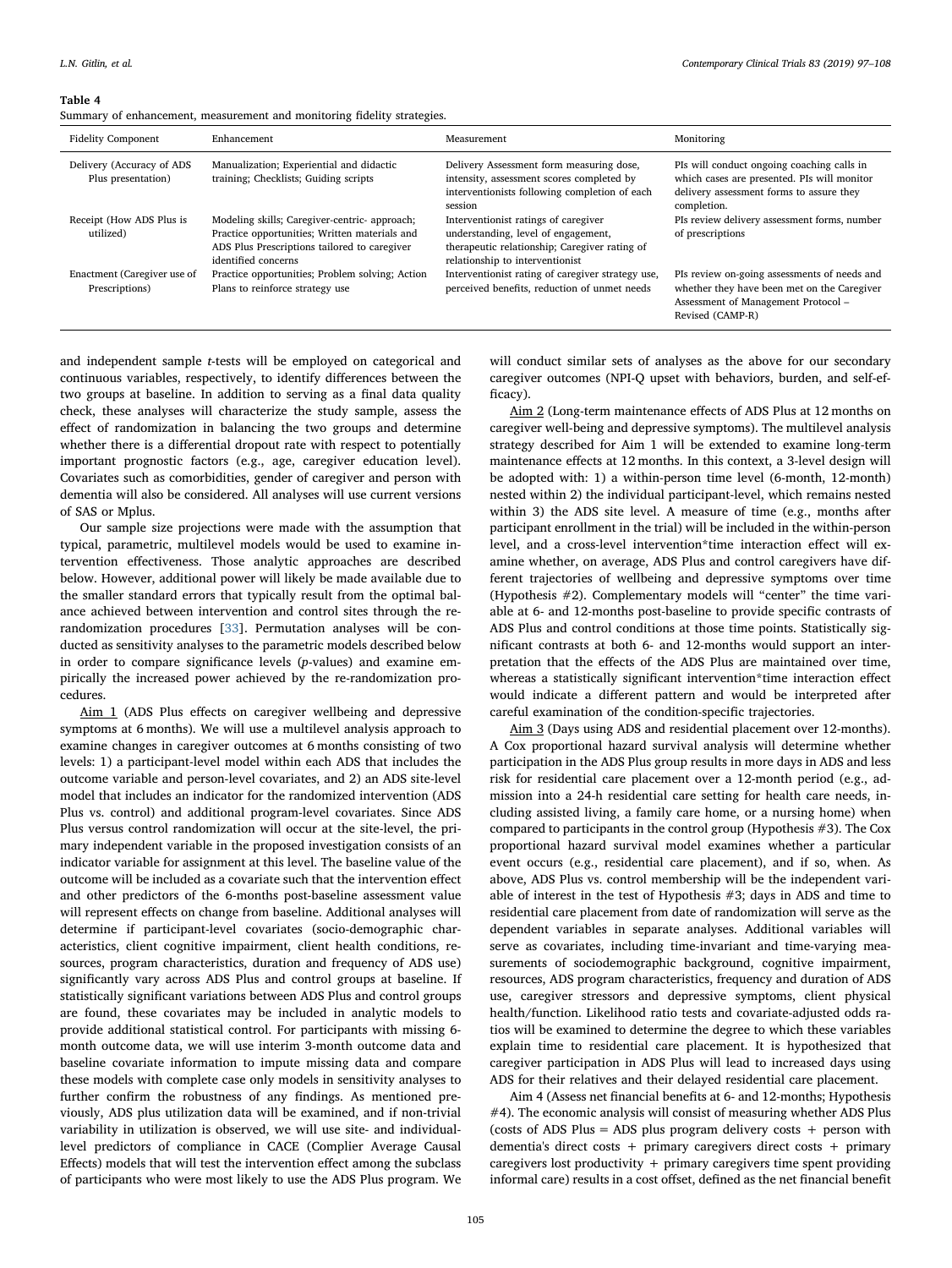or savings in dollars, versus standard care controls (standard care  $costs = standard ADS program delivery costs + person with demand's$ direct costs + primary caregivers direct costs + primary caregivers lost productivity + primary caregivers time spent providing informal care) controls. Costs captured will include direct (intervention and healthcare service) and indirect (productivity) costs and the analysis will be taken from a societal perspective then repeated from a government payer perspective (combined Medicare and Medicaid). For both groups, days attending ADS will be monetized utilizing service rates per day of participating ADS. Direct costs encompass healthcare service use (inpatient, outpatient, emergency visits, medications), community service use (e.g., meals on wheels, social worker visits, adult day services, formal homemaker/housecleaning services, formal caregiver/home aides), and long-term care use (e.g. admission or respite stays in nursing home, rehabilitation, assisted living, group homes). We will also measure caregiver healthcare service and indirect costs in the form of caregiver productivity losses.

Standard ADS Costs: Days For both groups, days attending ADS will be monetized utilizing service rates per day of participating ADS.

Intervention Costs: Days attending ADS will be monetized utilizing service rates per day of participating ADS. The "Plus" component of the intervention will be added to the standard ADS service rates and ADS Plus intervention costs will be captured using a template outlining cost categories used previously by the investigators [[27\]](#page-11-30). Total intervention costs of delivering the ADS Plus component will be the sum of five direct cost categories: interventionist time for face-to-face, telephone sessions and preparation for mailings, training, intervention materials, and supervision/adherence. Interventionist time will be calculated as the present value of earnings: (number of hours spent delivering ADS Plus) x (interventionist reported wage rates  $+$  fringe benefits). Interventionists will log time spent in preparation, documentation and implementation of ADS Plus for each session. Intervention materials will also be logged (e.g., educational materials provided to caregiver). Total intervention costs of ADS Plus will be the sum of five direct cost categories: interventionist time for face-to-face, telephone sessions and preparation for mailings, training, intervention materials, and supervision/adherence. Interventionist time will be calculated as the present value of earnings: (number of hours spent delivering ADS Plus) x (interventionist reported wage rates + fringe benefits). All direct medical costs will be estimated using published sources of Medicare reimbursement rates for inpatient and outpatient medical services (obtained from the U.S. Agency for Healthcare Resource and Quality Health Care Utilization Project National Inpatient Sample; Ingenix National Fee Analyzer). Community-based services and long-term care costs (nursing home, assisted living, hospice facility) will be based on caregiver report as in previous trials.

Person with dementia and primary caregiver's direct costs: Direct costs encompass the person with dementia's and primary caregiver's healthcare service use (inpatient, outpatient, emergency visits, medications), community service use (e.g., meals on wheels, social worker visits, adult day services, formal homemaker/housecleaning services, formal caregiver/home aides), and long-term care use (e.g. admission or respite stays in nursing home, rehabilitation, assisted living, group homes). Direct service encounters will be converted to costs by multiplying number of events by all direct medical costs will be estimated using published sources of Medicare reimbursement rates for inpatient and outpatient medical services (obtained from the U.S. Agency for Healthcare Resource and Quality Health Care Utilization Project National Inpatient Sample; Ingenix National Fee Analyzer). Community-based services and long-term care costs (nursing home, assisted living, hospice facility) will be based on caregiver report as in previous trials.

Caregiver lost productivity and time spent caregiving: Time spent caring for the person with dementia will be captured using the Resource Utilization in Dementia (RUD) instrument [\[36](#page-11-31)[,43](#page-11-32)–45]) Cost will be calculated as: (number of hours spent caregiving) x (published hourly

wage for a home health aide).

Aim 5 (Effects on client behaviors, caregiver efficacy and upset managing symptoms). We will follow an identical analytic strategy as for Aims 1 and 2.

Aim 6 (Mediational pathways of treatment change). For the quantitative approach, we will use longitudinal mediation models to evaluate the indirect or mediated effects of several potential mediators (change in unmet needs, social support, and stress/upset) on the primary outcomes. An "a" path represents the effect of the intervention condition on the mediator, and the "b" path is the effect of the mediator on the outcome. The "a\*b" mediated effect is tested for significance using a standard error that can be calculated using the Sobel method. The unmediated or direct effect, c', represents the intervention effect not explained by the mediation pathway, and the sum of a\*b and c' comprises the total (baseline-adjusted) effect of intervention on a primary outcome variable. In addition to testing these estimates for statistical significance, the proportion of the total intervention effect that could be attributed to each mediator will be calculated with ((a\*b)/  $((a * b) + c')$ ).

For the qualitative approach, analyses of the secondary aim's semistructured interviews will primarily focus on thematic content analysis of open-ended data to examine ADS Plus utility and mechanisms of benefit. Systematic reading and rereading of qualitative content and hand coding of a significant proportion of this content will yield understandings of meanings in their conversational or observational contexts. Dr. Gaugler and his team will independently develop coding categories with descriptors (via hand-coding and NVivo) and generate a shared coding scheme reflecting the primary categories of transcriptions. Through repetition of this procedure, a consensus perspective on appropriate coding categories and themes concerning mechanisms of benefit will be developed. Grounded theory techniques will guide analyses. All open-ended data collected will be first read by Dr. Gaugler, Co-I's Dr. Garcia and Dr. Peden-McAllpine (qualitative research experts), and a research assistant to identify textual elements that emerge repeatedly (i.e., codes). Codes will be clustered into larger categories that are later used to construct major thematic elements from the text (using nVivo 10 analytic software). During weekly analytic meetings, the PI, Drs. Garcia and Peden-McAlpine, and a research assistant will discuss their own independently identified codes to reach a consensus about specific codes, categories, and themes that emerge from the qualitative data (decisions will be noted in an audit trail). In addition, patterns linking particular themes will be identified and discussed in successive meetings to identify ADS Plus' pathways to benefit for caregivers. UMN (University of Minnesota) team meetings will facilitate exploration of alternative interpretations of the qualitative data and provide a check as to data quality and richness. Additional mixed methods analyses will also take place. Thematic codes and categories of implementation and mechanisms of benefit will be cross-tabulated with empirical data from the RCT to evaluate if findings diverge, converge, or highlight path-ways toward additional questions and analysis. Findings that diverge will be treated as "interpretive opportunities" to either demonstrate that no true discrepancy in efficacy exists or to propose the phenomenon that explains the apparent discrepancy. Specifically, empirical outcome data of the randomized controlled component will be sorted according to the qualitative themes that emerge in the post-RCT semi-structured interview component with purposively selected caregivers and staff from ADS programs. This integration will provide an empirical context for caregivers' and ADS staff members' statements as to why ADS Plus was perceived to work or not. The comparative, mixed method analysis approach may also suggest that those clients or caregivers who demonstrate the most improvement during ADS Plus implementation indicate certain themes more often than caregivers indicating the least improvement; variations in themes across sites may also suggest those programmatic-level variables that are essential for implementing ADS Plus. Treatment fidelity analysis. Similar to above, descriptive and univariate analyses of quantitative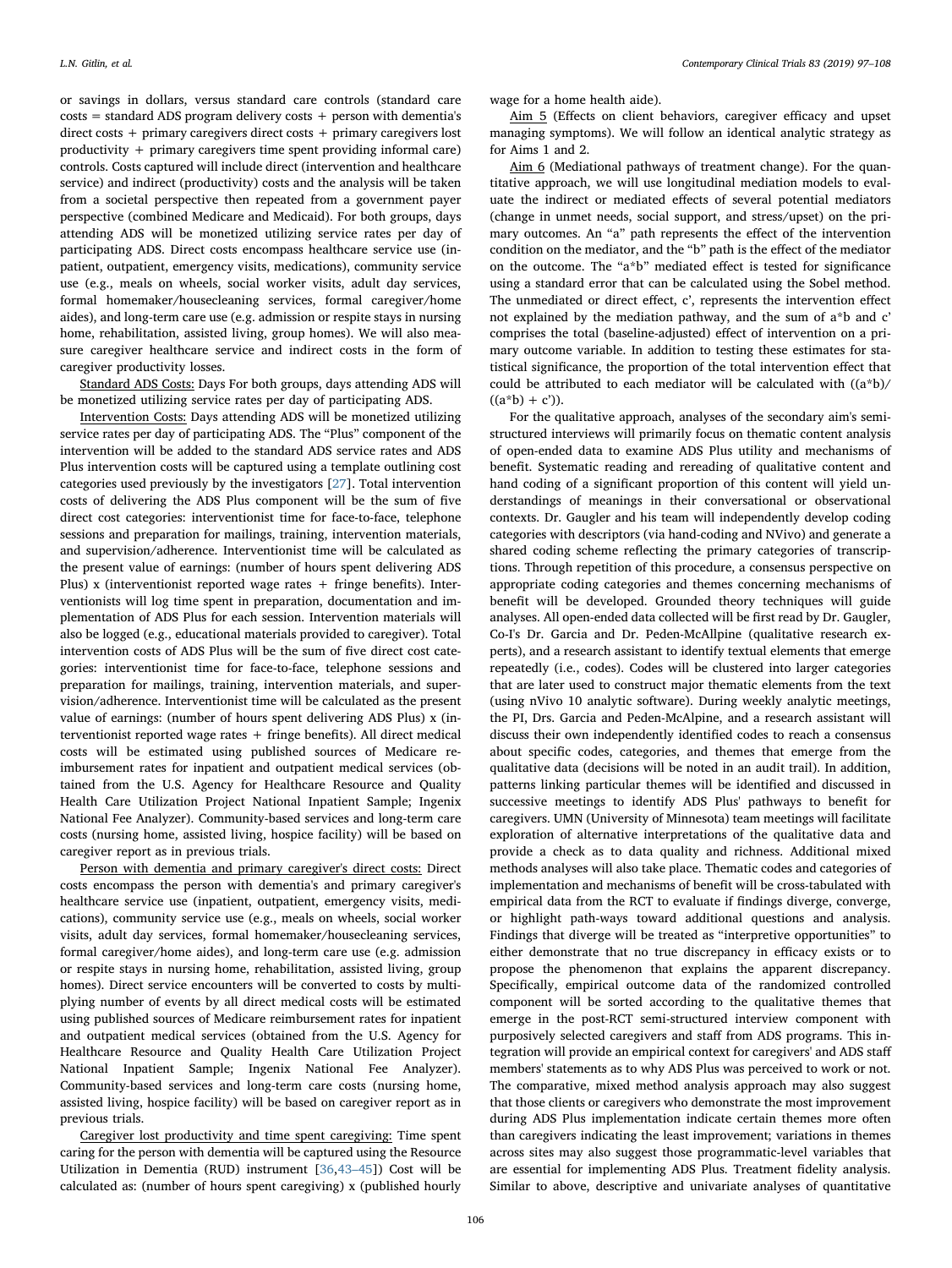data collected from close-ended, post-session delivery assessment forms and checklists will be utilized; also, open-ended data collected during treatment fidelity procedures will be analyzed using thematic content analysis (detailed above). Analysis of descriptive quantitative data and qualitative themes will inform whether ADS Plus implementation occurred as intended; if not, the PIs (Drs. Gitlin/Gaugler) will address in monthly calls with ADS Plus interventionists to recalibrate intervention delivery.

# 5. Discussion

Over 16 million family caregivers in the United States provide ongoing support to individuals living with dementia over the long trajectory of the disease and this number will escalate with the aging of our society. Most caregivers assume responsibilities without access to disease education and skills to manage the vicissitudes of care challenges. Caring for an individual living with dementia can place caregivers at risk for depression, burden, poor health and financial burdens. Augmenting existing community-based resources, such as adult day services, with evidence-based programs designed to support family members in their caregiving efforts is a promising approach that can expand reach and implementation potential of previously scientificallytested interventions.

This clinical trial is the first large-scale study with an adequate comparison group to evaluate an augmentation to adult day services. The few previous translational and implementation studies of evidencebased caregiver programs have used a pre-post study design and have lacked one or more comparison groups [[4,48\]](#page-10-8). The focus on enrolling caregivers from a range of race, ethnic, socioeconomic backgrounds, and geographic locations will enable an examination of effectiveness under different contexts, adult day service organizational conditions and characteristics of clients. Also, we will examine whether spouses versus non-spouses or men versus women benefit more from the ADS Plus program to determine applicability of the approach and if adaptations are necessary for certain groups. Additionally, the randomization and re-randomization techniques used address imbalances that might have occurred with a single randomization process and ensures that a balance was achieved across the multiple site-level characteristics (ADS size, geographic location, staff-client ratio, etc.).

An innovative feature of this study is that it allows for an investigation of the implementation process and the facilitators and challenges. Lewin's force field provides a framework from which to identify and understand both positive and negative valences and the relative strength by which each impinges on implementation behavior and program adoption by caregivers and ADS sites. Lastly, the study values the economic benefits of the intervention; that is, we seek to determine if ADS Plus costs will be offset by savings in direct and indirect costs.

The ADS Plus program is tailored to the needs of the caregiver. In the program, the caregiver initially identifies three to five problems areas they wish to address. Over the course of 12 months, caregivers learn a particular approach to manage challenges; this includes, clear identification of the problem, problem solving about the characteristics of the problem, brainstorming possible solutions, trying solutions and then evaluating what works and what does not, and repeating the process as necessary. The ADS Plus interventionist also provides ongoing dementia education, referral and linkage (if needed) to address unmet needs and a prescription for each problem area. "Prescriptions" that provide specific strategies to address a caregiver-identified challenge are provided. Strategies provided include for communication, simplifying tasks, simplifying the environment, taking care of self). Caregivers receive the Gitlin and Piersol Caregiver Guide (2014) that provides checklists of strategies to deploy to address common behavioral and psychological symptoms. Training in the ADS Plus program is necessary and involves how to assess the caregiver's readiness as well as the person with dementia's cognitive and physical functioning and

daily routines. Training also incorporates how to best elicit caregivers' participation and identification of care challenges.

A few possible limitations of the proposed protocol should be noted. First, the cognitive functioning of the person living with dementia is not directly assessed, although caregivers report cognitive status using the IQCode. Another possible limitation is reliance on family caregivers to self-report their well-being and depressive symptoms and the frequency and severity of behavioral and psychological symptoms of persons with dementia. Nevertheless, our approach reflects the state-of-the science in measurement widely used in drug and non-drug trials. Another design challenge is ensuring standard delivery across sites with diverse resources, staff turnover and changes in mission. These limitations must be weighed against the benefits afforded by the pragmatic orientation of this trial.

Our findings will have broad clinical significance. If ADS Plus is found to be effective, it would suggest that augmenting services for older adults may be a potential model for scaling up evidence-based caregiver support programs. Furthermore, our design will elucidate the model's financial value and afford an understanding of ways to maximize caregiver- and site-receptivity to aid in its subsequent widespread dissemination and implementation. The importance of this trial is underscored by the high rates of depression among caregivers of people with dementia, the projected growth in the number of new cases of dementia in the coming decades and the critical role that communitybased programs, such as adult day services, have in supporting families living with dementia.

# Funding source

Funded by the National Institute on Aging (Grant # R01 AG049692).

# Financial disclosure

The authors have no financial relationships relevant to this article to disclose.

# Acknowledgements

The study protocol reported in this article is supported in part by a grant from the National Institute on Aging (R01 AG049692).

#### References

- <span id="page-10-0"></span>[1] Alzheimer's Association, 2018 Alzheimer's disease facts & figures, (2018) Retrieved from [https://www.alz.org/media/HomeO](https://www.alz.org/media/HomeOffice/Facts%20and%20Figures/facts-and-figures.pdf)ffice/Facts%20and%20Figures/factsand-fi[gures.pdf.](https://www.alz.org/media/HomeOffice/Facts%20and%20Figures/facts-and-figures.pdf)
- <span id="page-10-3"></span>[2] [C.S. Aneshensel, L.I. Pearlin, J.T. Mullan, S.H. Zarit, C.J. Whitlatch,](http://refhub.elsevier.com/S1551-7144(18)30689-X/rf0010) G.M. Williamson, Profi[les in Caregiving: The Unexpected Career, Academic Press,](http://refhub.elsevier.com/S1551-7144(18)30689-X/rf0010) [San Diego, 1995.](http://refhub.elsevier.com/S1551-7144(18)30689-X/rf0010)
- <span id="page-10-2"></span>[3] S.H. Belle, L. Burgio, R. Burns, D. Coon, S.J. Czaja, D. Gallagher-Thompson, L.N. Gitlin, J. Klinger, K.M. Koepke, C.C. Lee, J. Martindale-Adams, L. Nichols, R. Schulz, S. Stahl, A. Stevens, L. Winter, S. Zhang, Enhancing the quality of life of dementia caregivers from different ethnic or racial groups: a randomized, controlled trial, Ann. Intern. Med. 145 (10) (2006) 727–738, [https://doi.org/10.7326/](https://doi.org/10.7326/0003-4819-145-10-200611210-00005) [0003-4819-145-10-200611210-00005.](https://doi.org/10.7326/0003-4819-145-10-200611210-00005)
- <span id="page-10-8"></span>[4] L.D. Burgio, I.B. Collins, B. Schmid, T. Wharton, D. McCallum, J. DeCoster, Translating the REACH caregiver intervention for use by area agency on aging personnel: the REACH OUT program, The Gerontologist 49 (1) (2009) 103–116, [https://doi.org/10.1093/geront/gnp012.](https://doi.org/10.1093/geront/gnp012)
- <span id="page-10-4"></span>[5] L.D. Burgio, R. Allen-Burge, D.L. Roth, M.S. Bourgeois, K. Dijkstra, J. Gerstle, ... L. Bankester, Come talk with me, The Gerontologist 41 (4) (2001) 449–460, [https://](https://doi.org/10.1093/geront/41.4.449) [doi.org/10.1093/geront/41.4.449.](https://doi.org/10.1093/geront/41.4.449)
- <span id="page-10-5"></span>[7] L.D. Burgio, A. Stevens, K.L. Burgio, D.L. Roth, P. Paul, J. Gerstle, Teaching and maintaining behavior management skills in the nursing home, The Gerontologist 42 (4) (2002) 487–496, [https://doi.org/10.1093/geront/42.4.487.](https://doi.org/10.1093/geront/42.4.487)
- <span id="page-10-1"></span>[8] P. Campbell, J. Wright, J. Oyebode, D. Job, P. Crome, P. Bentham, ... C. Lendon, Determinants of burden in those who care for someone with dementia, Int. J. Geriat. Psychiatry 23 (10) (2008) 1078–1085, [https://doi.org/10.1002/gps.2071.](https://doi.org/10.1002/gps.2071)
- <span id="page-10-6"></span>[9] [J. Cohen, Statistical Power Analysis for the Behavioral Sciences, L. Erlbaum](http://refhub.elsevier.com/S1551-7144(18)30689-X/rf0040) [Associates, Hillsdale, NJ, 1988.](http://refhub.elsevier.com/S1551-7144(18)30689-X/rf0040)
- <span id="page-10-7"></span>[10] K.M.T. Collins, A.J. Onwuegbuzie, Q.G. Jiao, A mixed methods investigation of